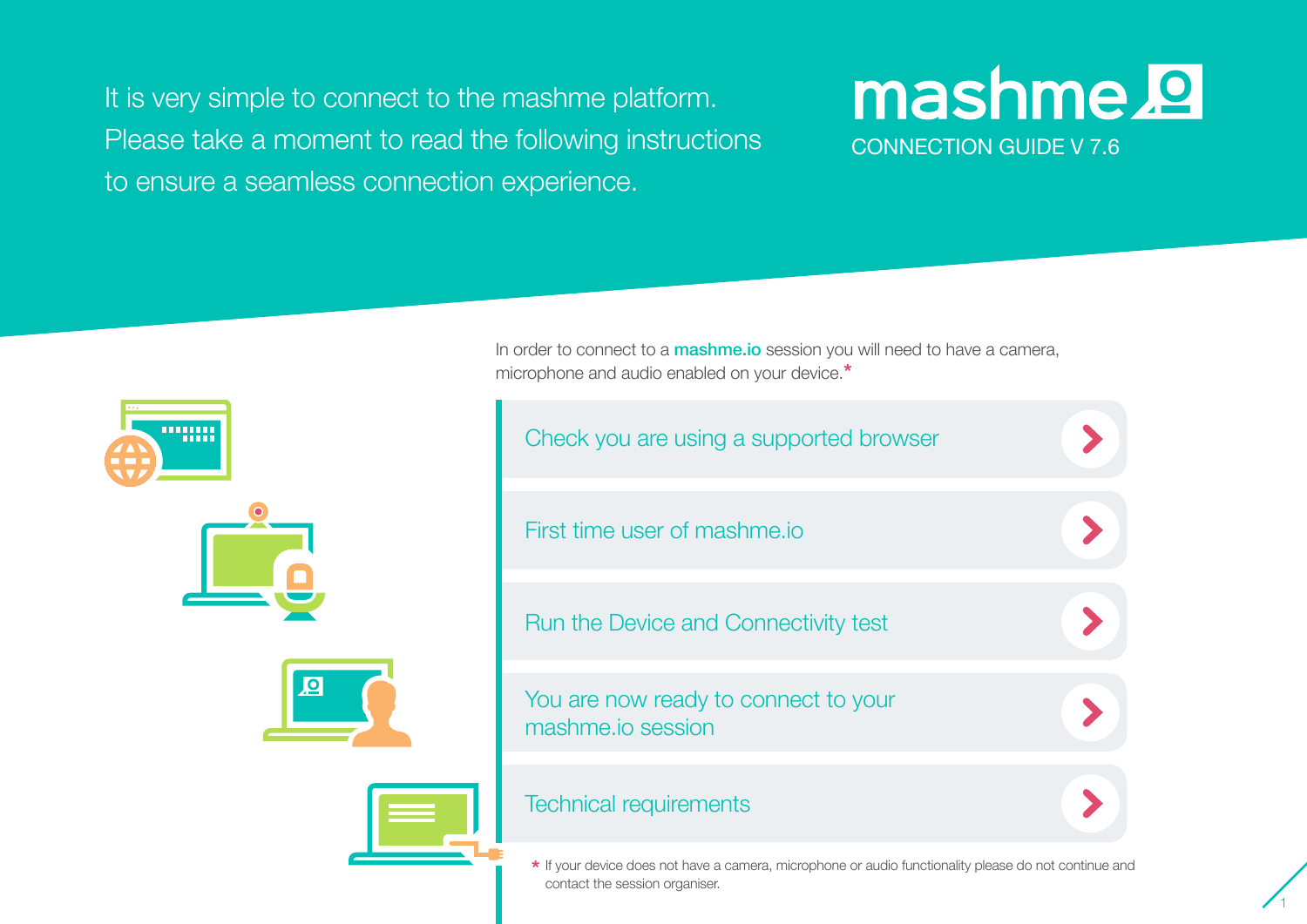

## <span id="page-1-0"></span>Check you are using a supported browser



## First time user of mashme.io

mashme.io operates on the following browsers:

| <b>BROWSER</b>                             | <b>DESKTOP</b>       | <b>MOBILE</b>        |
|--------------------------------------------|----------------------|----------------------|
| Google Chrome*<br>Most recent version      | $\checkmark$         | $\blacktriangledown$ |
| <b>Mozilla Firefox</b><br>Quantum or above | $\blacktriangledown$ | $\mathscr{L}$        |
| Safari<br>version 14 and above [BETA]      |                      |                      |

\* Some versions of Google Chrome **do not support screen sharing**, therefore, it is necessary to install the [SyncRTC extension](https://chrome.google.com/webstore/detail/syncrtc-extension/cfhhepogpdjejpknpibhjcdibljmiooh).

All participants will receive an initial email to set up their mashme.io account with login details (username and password).

You will have received an email invitation to join a session. Click on the link provided Go to the Room! (using one of the supported browsers), and enter your login details provided to join.



Room of the Future session

Hello Username: To join your session follow the room link below:

Go to the Room!

 $\Box$ 

2

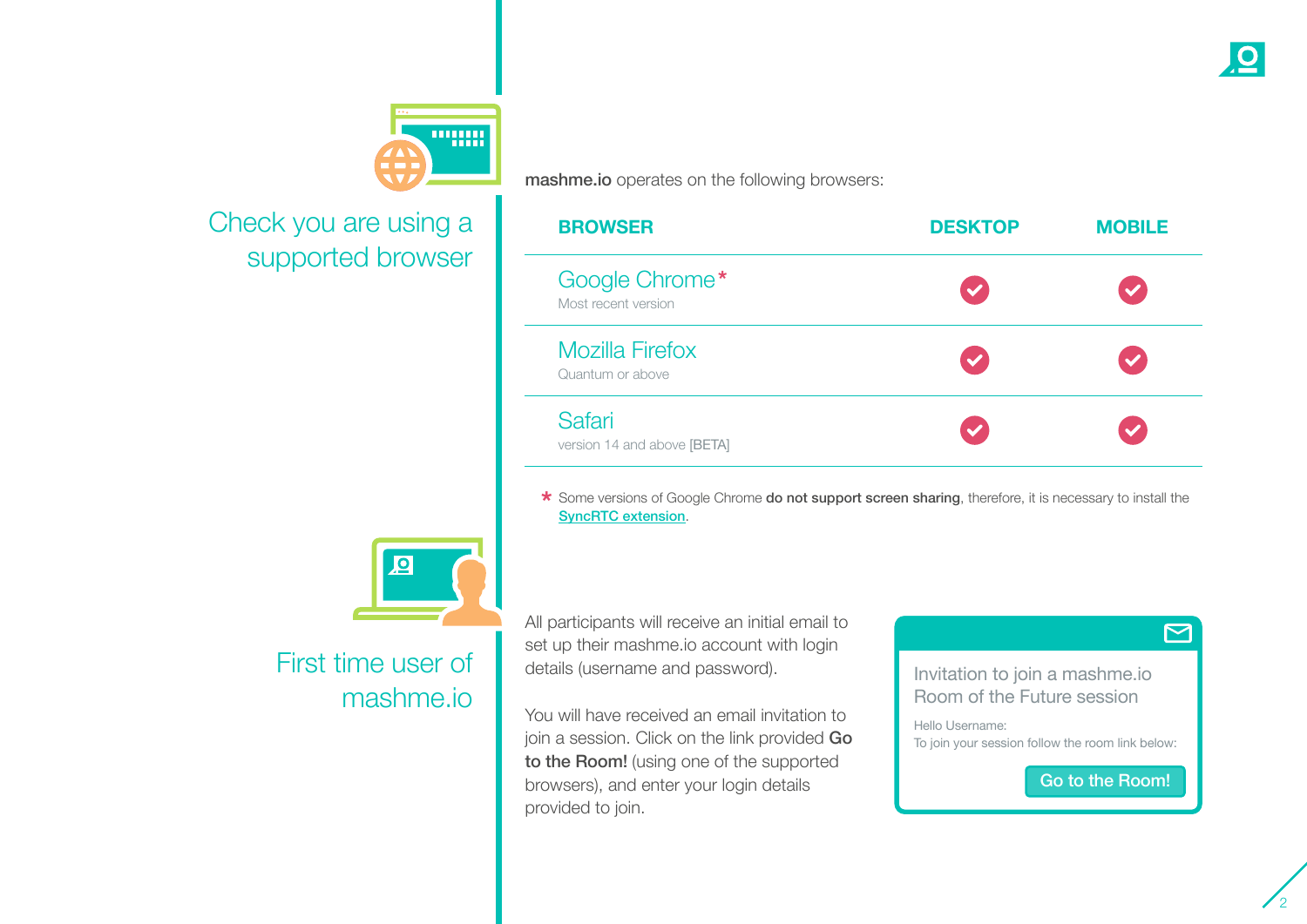

3

http://test.mashme.io

<span id="page-2-0"></span>Run the Device and Connectivity test  $\bullet$ 

From here you are able to confirm that all the minimum requirements to join a session are running correctly.

| mashme <sup>2</sup>                                    | DEVICES DETECTED<br><b>RESTART TEST</b><br>Microphone (Realtek High Definit ~<br>Logitech HD Pro WebCam                                                                                                                                 | If a problem is detected you will see<br>the information to solve it:                                                                       |
|--------------------------------------------------------|-----------------------------------------------------------------------------------------------------------------------------------------------------------------------------------------------------------------------------------------|---------------------------------------------------------------------------------------------------------------------------------------------|
|                                                        | Your devices<br>Your audio quality<br>Your video quality                                                                                                                                                                                | Your video quality                                                                                                                          |
| Device and<br>Connectivity test                        | Checking your camera<br>$\blacksquare$<br>$\frac{1}{2}$ <sup>W/</sup> Connecting                                                                                                                                                        | Your camera is failing<br>$\blacktriangleright$ Ensure the tested camera is the correct<br>Ensure there is nothing obstructing your cameral |
|                                                        | Your connection to mashme.io<br>Your network                                                                                                                                                                                            | ⊠<br>learn more about this problem                                                                                                          |
| Go to mashme.io<br>mashme <sup>2</sup>                 | Support contact $\triangleright$<br>Please ensure the microphone and webcam are connected.<br>DEVICES DETECTED<br><b>RESTART TEST</b><br>$\ddot{\Phi}$<br>Microphone (Realtek High Definit<br>Logitech HD Pro WebCam<br>$\blacksquare$  | If you have multiple video/audio devices<br>connected you can switch from one to<br>another, and restart it.                                |
| mashme <sup>2</sup><br>Device and<br>Connectivity test | DEVICES DETECTED<br><b>RESTART TEST</b><br>Microphone (Realtek High Definit<br><b>I</b><br>Logitech HD Pro WebCam<br>Everything works correctly!<br>You are now ready to connect to your<br>mashme.io session<br><b>GO TO MASHME.IO</b> | When everything is running correctly you are<br>ready to connect to your mashme.io session<br><b>GO TO MASHME.IO</b>                        |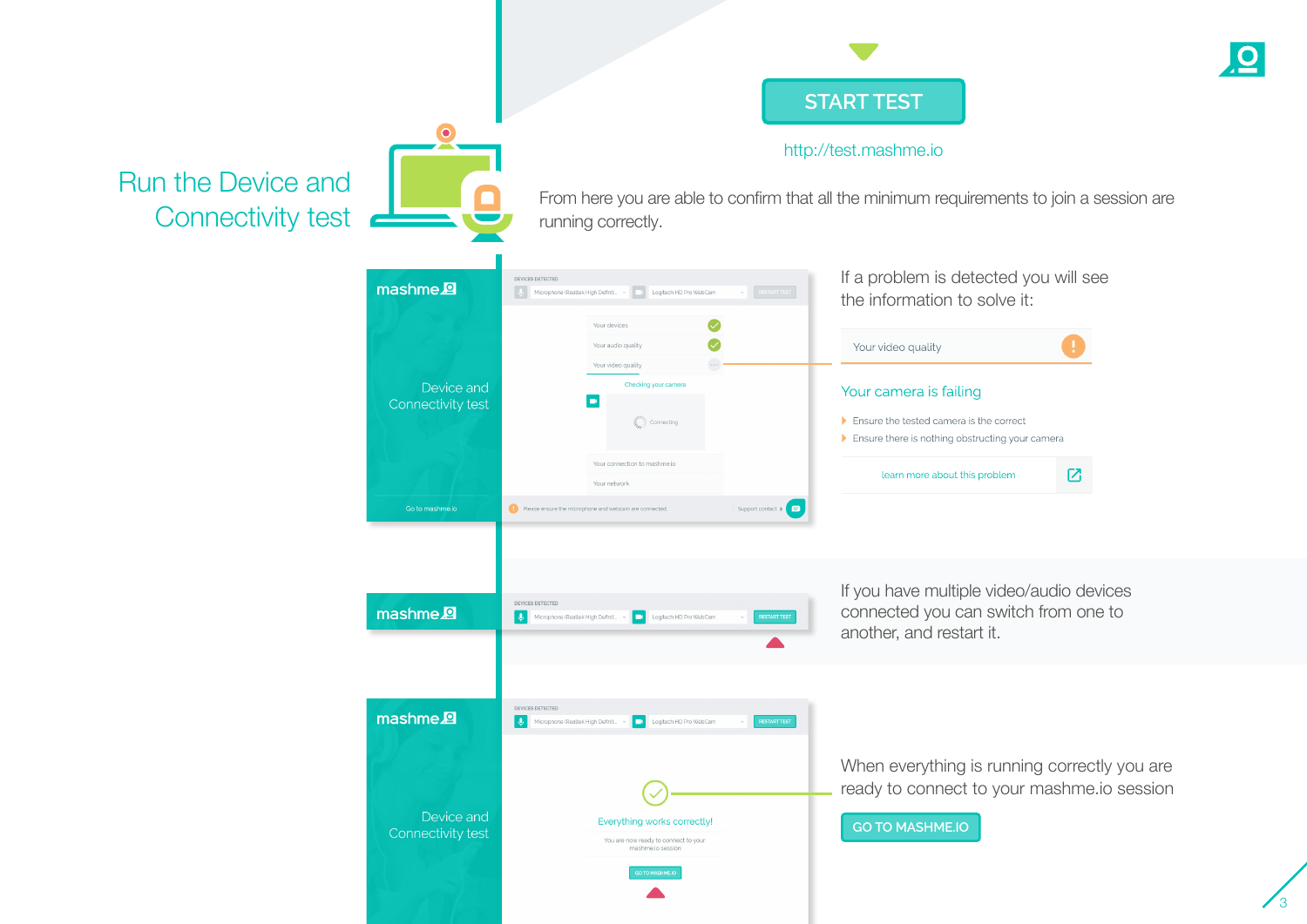

<span id="page-3-0"></span>You are now ready to connect to your mashme.io session

- Click on the link provided in the email invitation, and enter your login details (user name and password) to access the room.
- Join the session by clicking on the Join button, and click on the camera icon to interact with the room.
- To see the quality of your connection and how to improve it, click on the connectivity icon.



If you have multiple video/audio devices connected during the meeting you can switch from one to another by clicking the option Change Devices that you can find in the "more options" menu:



Select the microphone and camera desired and Save the changes.

4

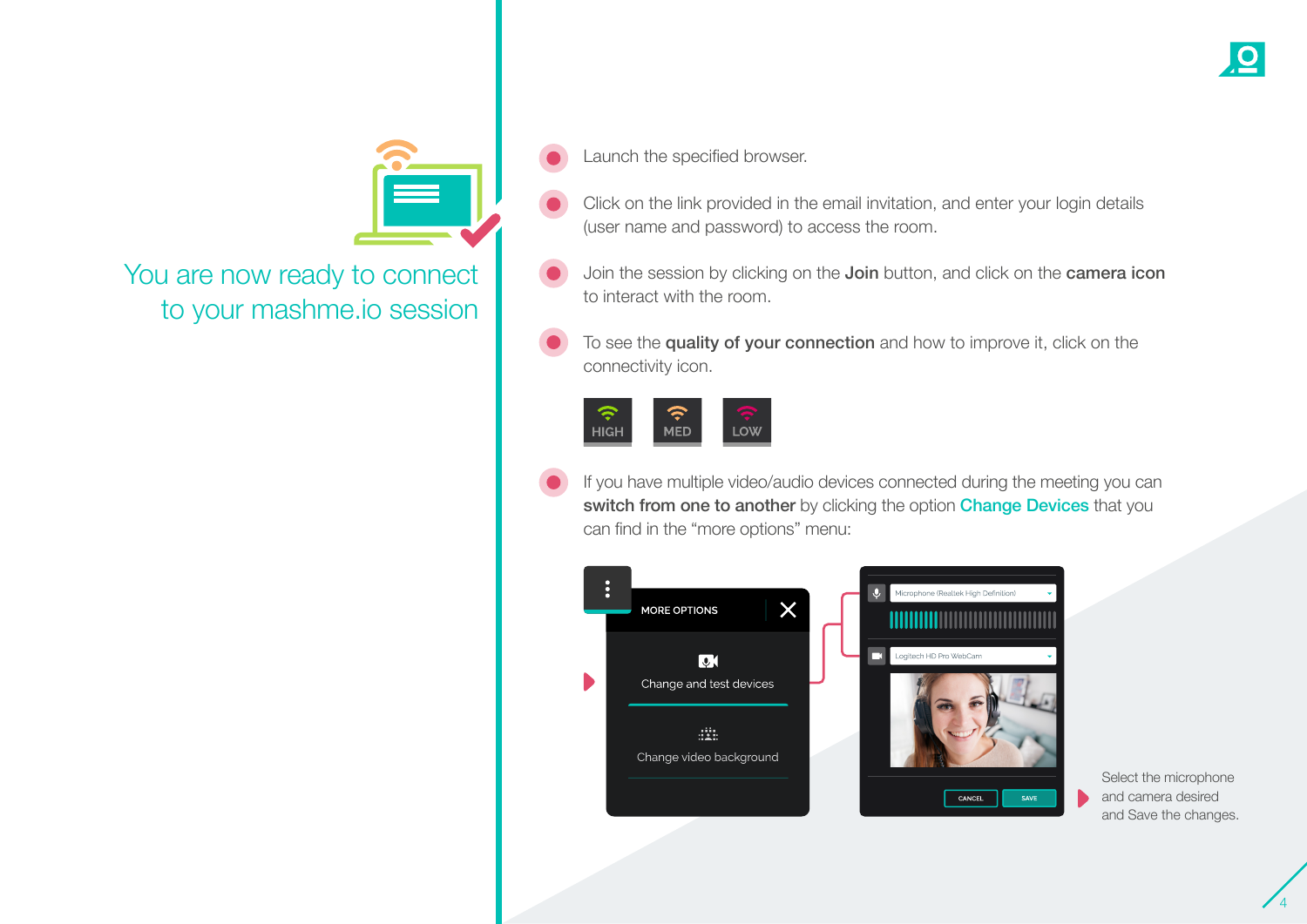

## Some things to consider

Remember to close any additional browser windows open in the background to avoid using additional browser resources.

A wired connection is preferable over WiFi for optimal performance. If connecting via WiFi please avoid contention issues, by ensuring that multiple users are not connecting from the same location.

Please close all unnecessary applications prior to connecting to a video collaboration session.

Please ensure that if you use other video collaboration applications these are closed and the plug-ins are disabled. ie. Skype, Zoom, Blue Jeans, Adobe Connect etc.

[See Technical Requirements for further details](#page-5-0)

5